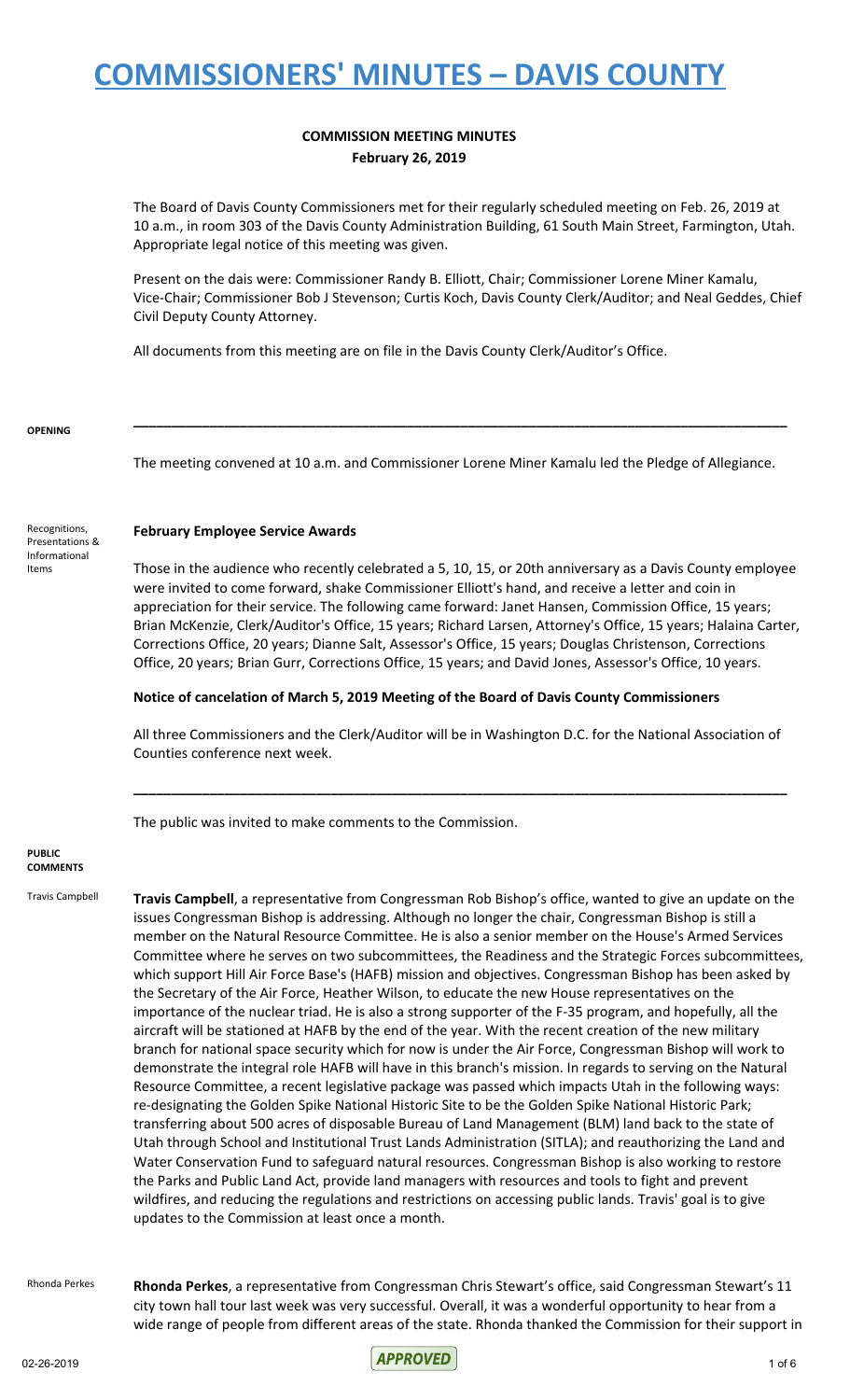this. Congressman Stewart is back in D.C. this week before attending a short Intel conference that Rhonda will report on later.

Dave Adams **Dave Adams**, a Kaysville City Councilman, wanted to share some thoughts about water fluoridation. With the recent events in Sandy, he feels it is time to revisit this issue. There are many arguments for and against fluoridation, but the long-term effect of synthetic water fluoridation on the public water supply and its users needs to be considered as well. More research has been conducted on the impact of heavy metals and synthetic fluoride on pipes and the human body. With all this in mind, Dave encouraged the Commissioners to consider bringing this issue to the voters again and to consider all sides equally. The Commission asked Brian Hatch, Davis County Health Department Director, to put together a short presentation on fluoride for the next Council of Governments (COG) meeting to bring all the cities up to date on the issue.

Commissioner Stevenson moved to open the Public Hearing. Commissioner Kamalu seconded the motion. All voted Aye.

**\_\_\_\_\_\_\_\_\_\_\_\_\_\_\_\_\_\_\_\_\_\_\_\_\_\_\_\_\_\_\_\_\_\_\_\_\_\_\_\_\_\_\_\_\_\_\_\_\_\_\_\_\_\_\_\_\_\_\_\_\_\_\_\_\_\_\_\_\_\_\_\_\_\_\_\_\_\_\_\_\_\_\_\_\_\_**

#### **PUBLIC HEARING**

**Public Hearing for the consideration of approval by resolution to change existing salaries of the Davis County Clerk/Auditor and Davis County Attorney** – *Presented by Jana Bake, Davis County Human Resources Deputy Director*

Jana explained each year as part of the budget process, the elected officials' salaries are reviewed. During this past year's budget process, it was determined the County Attorney's and the County Clerk/Auditor's salaries needed to be adjusted. They reached the decision by comparing the current wage to similar positions, looking at the workload, and job complexity. Additionally, the Clerk/Auditor position is two elected official positions combined, and the salary has not been adjusted since the two positions merged. See Attachment B.

Commissioner Elliott invited public comments.

No public comments were made.

Commissioner Stevenson moved to close the Public Hearing. Commissioner Kamalu seconded the motion. All voted Aye.

Resolution #2019-107 to change existing salaries of the Davis County Clerk/Auditor and Davis County Attorney

**Resolution #2019-107 to change existing salaries of the Davis County Clerk/Auditor and Davis County Attorney** – *Presented by Curtis Koch, Davis County Clerk/Auditor, in place of Heidi Voordeckers, Davis County Chief Deputy Clerk/Auditor*

This item is a resolution, not a budget opening. During last year's budget process, non-departmental funds were set aside for the potential salary increases. The previous Commissioners decided it would be best to let the new Commission take action on this decision which is why it is being brought forward now. The resulting fund adjustments were then read. See Attachment C.

> Motion to Approve Agenda Item as presented: Com. Kamalu Seconded: Com. Stevenson All voted Aye

**BUSINESS/ ACTION**

Termination #2017-205-A of contract with Integrated Voting Solutions

**Termination #2017-205-A of contract with Integrated Voting Solutions** — *Presented by Brian McKenzie, Davis County Chief Deputy Clerk/Auditor*

**\_\_\_\_\_\_\_\_\_\_\_\_\_\_\_\_\_\_\_\_\_\_\_\_\_\_\_\_\_\_\_\_\_\_\_\_\_\_\_\_\_\_\_\_\_\_\_\_\_\_\_\_\_\_\_\_\_\_\_\_\_\_\_\_\_\_\_\_\_\_\_\_\_\_\_\_\_\_\_\_\_\_\_\_\_\_**

This termination letter is with Integrated Voting Solutions who prints, prepares, and mails the County's by-mail ballots. The original contract expires at the end of 2019 which means the request for proposals

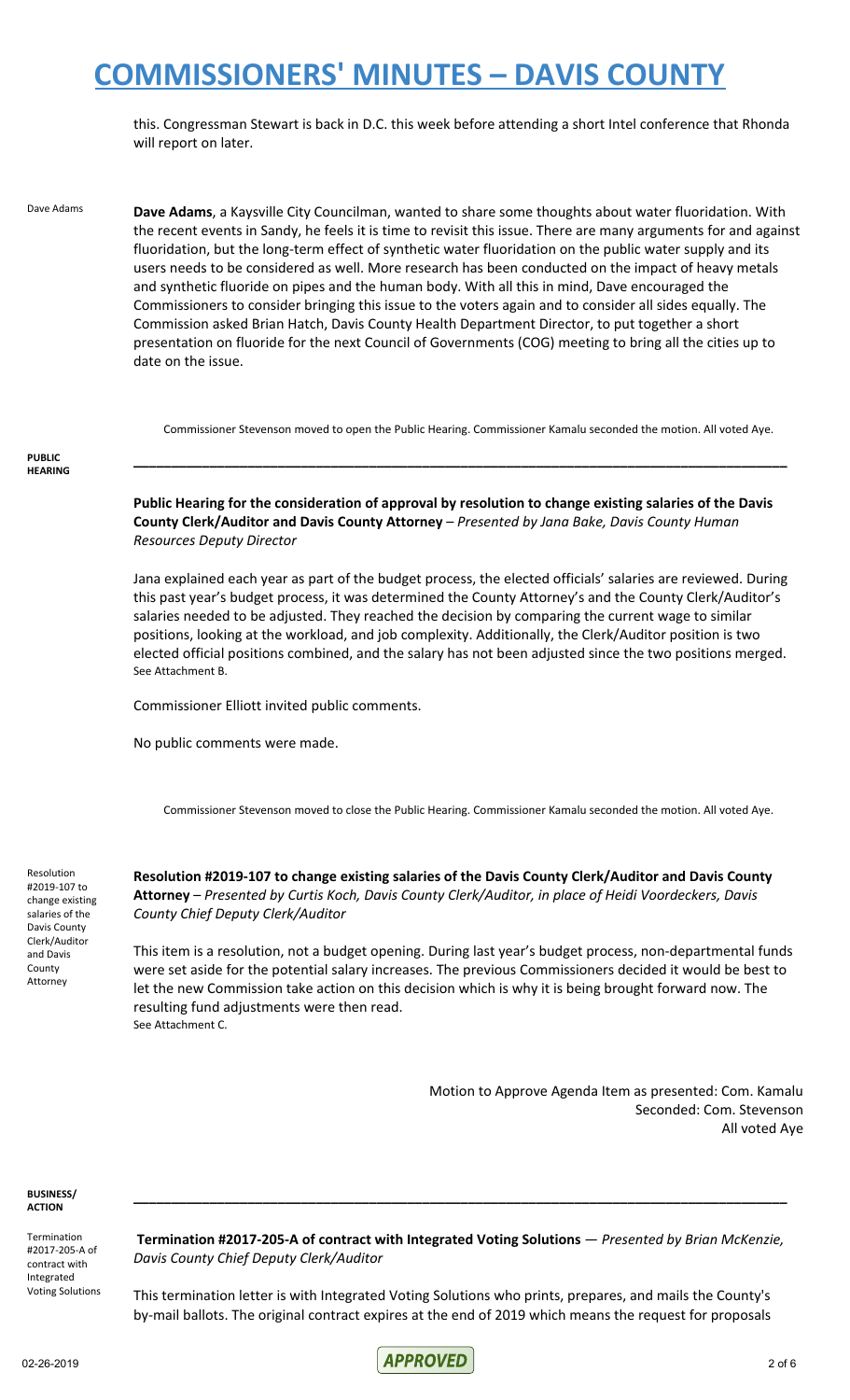(RFP) would take place during a presidential election year. Due to the potential ill-timing, the County will exercise it's right to terminate without cause as outlined in the original contract. [The termination takes place 30 days after today's action. The contract amount is neither payable nor receivable.]

> Motion to Approve Agenda Item as presented: Com. Kamalu Seconded: Com. Stevenson All voted Aye

Agreement #2019-108 with Academy West, Inc. for space rental for Regional Women Gymnastics Meet in 2020

**Agreement #2019-108 with Academy West, Inc. for space rental for Regional Women Gymnastics Meet in 2020** — *Presented by Mike Moake, Davis County Legacy Events Center Marketing*

The next two contracts are for Academy West Inc. to host a women's gymnastics competition at the Legacy Events Center in conjunction with USA Gymnastics. These meets are Olympic qualifying competitions. As of right now, Academy West is considering making the Legacy Events Center their permanent home. The contract period is 01/22/2020 to 01/25/2020. The receivable amount is \$4,280.

Agreement #2019-109 with Academy West, Inc. for space rental for Regional Women Gymnastics Meet in 2021

**Agreement #2019-109 with Academy West, Inc. for space rental for Regional Women Gymnastics Meet in 2021** — *Presented by Mike Moake, Davis County Legacy Events Center Marketing*

The contract period is 01/27/2021 to 01/30/2021. The receivable amount is \$4,280.

Motion to Approve Agenda Items as presented: Com. Stevenson Seconded: Com. Kamalu All voted Aye

Summary List #2019-110 of 23 low-dollar, low-risk agreements for Legacy Events Center space rentals

**Summary List #2019-110 of 23 low-dollar, low-risk agreements for Legacy Events Center space rentals** — *Presented by Dave Hansen, Davis County Legacy Events Center Director*

This summary list consists of RV rentals, building rentals for practice, martial arts, etc. There are three different dog shows which are multi-day events that draw many people from outside of Utah. All these small events are advertised using the County's Facebook page. The contract period is 01/24/2019 to 07/14/2019. The receivable amount is \$8,124.

> Motion to Approve Agenda Item as presented: Com. Kamalu Seconded: Com. Stevenson All voted Aye

Agreement #2019-111 with Secure Instant Payments, LLC for billing services

**Agreement #2019-111 with Secure Instant Payments, LLC for billing services** — *Presented by Jennifer Nicholas, Davis County Justice Court*

The processing agreement approved last week was not correct [see Agreement #2019-97] which will be rescinded and replaced with this contract. The County made some changes which included the separation of the billing and payment processing agreements. The contract period is 02/19/2019 to 02/18/2024. The payable amount is to process credit cards at 2.5% or \$2.50 minimum, to be paid by the user.

Agreement #2019-111-A

**Agreement #2019-111-A with Secure Instant Payments, LLC for payment processing** — *Presented by Jennifer Nicholas, Davis County Justice Court*

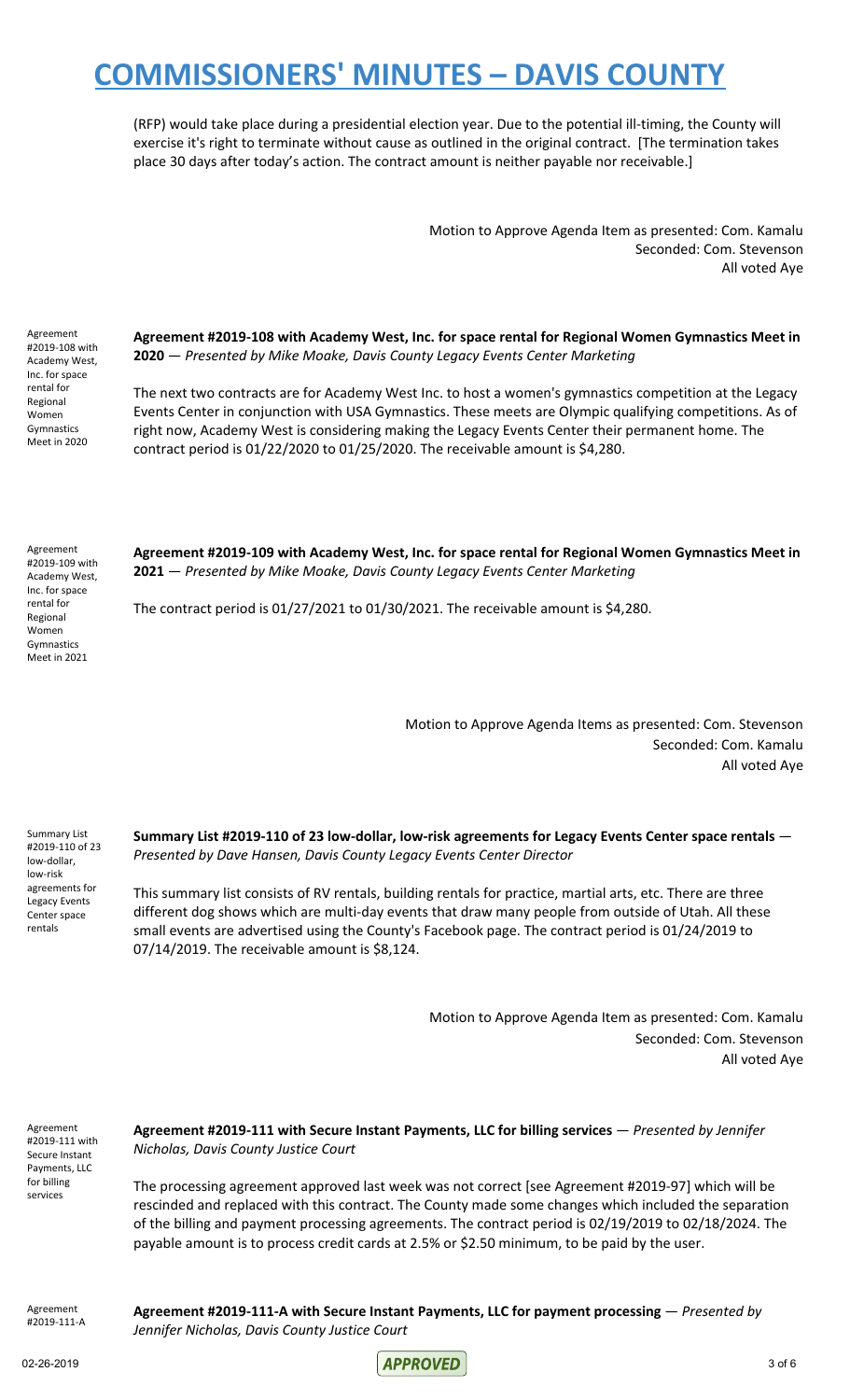with Secure Instant Payments, LLC for payment processing

The contract period is 02/19/2019 to 02/18/2024. The payable amount is to process credit cards at 2.5% or \$2.50 minimum.

> Motion to Approve Agenda Items as presented: Com. Kamalu Seconded: Com. Stevenson All voted Aye

Amendment #2016-352-A to an interlocal cooperation agreement with Board of Education of Davis School District for closed caption security camera access to Davis County Government

**Amendment #2016-352-A to an interlocal cooperation agreement with Board of Education of Davis School District for closed caption security camera access to Davis County Government** — *Presented by* Chief Deputy Andrew Oblad, Davis County Chief Deputy Sheriff, in place of Chief Deputy Susan Poulsen, Davis *County Chief Deputy Sheriff*

In the Sheriff's Office, a monitoring center for various live, closed-captioned security feeds for the schools in the Davis County School District, will be installed. Since the feeds will be coming from schools, additional rules were added. The Sheriff's Office will monitor the schools' security feeds to better assist in emergencies. It was originally approved in 2016 and has taken time to get the system up and running. The contract period begins 10/04/2016. [The contract amount is neither payable nor receivable.]

> Motion to Approve Agenda Item as presented: Com. Stevenson Seconded: Com. Kamalu All voted Aye

Amendment #2019-26-A to rescind and replace the agreement with USU Extension Services for additional budget item and inclusion of County in-kind contributions

**Amendment #2019-26-A to rescind and replace the agreement with Utah State University (USU) Extension Services for an additional budget item and the inclusion of County in-kind contributions to 2019 funding to provide cooperative extension services in Davis County** — *Presented by Curtis Koch, Davis County Clerk/Auditor*

The original contract did not include the in-kind contributions. This amendment rescinds the previous contract and replaces it with this one. The new contract includes the in-kind contributions as well as \$200 to be used to rent a facility for the horse show since the Legacy Events Center could not accommodate the show due to scheduling conflicts. The contract period is 01/01/2019 to 12/31/2019. The payable amount is \$234,450, with an in-kind amount of \$14,025.

> Motion to Approve Agenda Item as presented: Com. Stevenson Seconded: Com. Kamalu All voted Aye

Request Approval #2019-112 of Ethics and Fraud Hotline Policy Section #1100

**Request Approval #2019-112 of Ethics and Fraud Hotline Policy Section #1100** — *Presented by Curtis Koch, Davis County Clerk/Auditor*

In Nov. 2018, the County created the ethics and fraud hotline. The hotline allows the public and employees to report unethical and/or fraudulent issues anonymously, and this policy outlines how the hotline is used and how it provides anonymity. The policy takes effect on 02/26/2019. [The contract amount is neither payable nor receivable.]

**APPROVED** 

Motion to Approve Agenda Item as presented: Com. Kamalu Seconded: Com. Stevenson All voted Aye

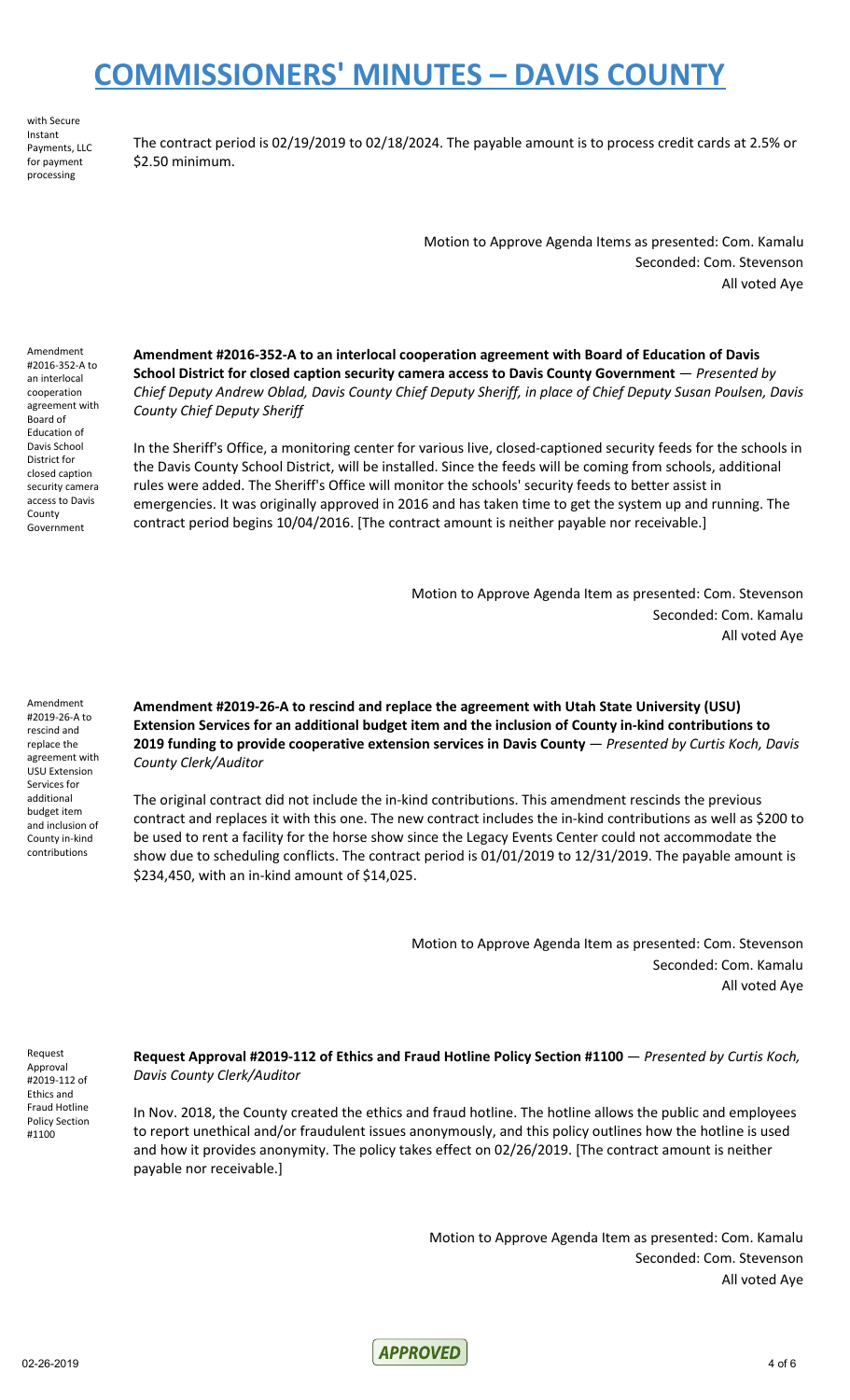|                                        | Commissioner Kamalu moved to recess to Board of Equalization. Commissioner Stevenson seconded the motion. All voted Aye.                                                                                                                                                                                                                                                                                                                                                                                                                                                                                                                                                                                                                                   |
|----------------------------------------|------------------------------------------------------------------------------------------------------------------------------------------------------------------------------------------------------------------------------------------------------------------------------------------------------------------------------------------------------------------------------------------------------------------------------------------------------------------------------------------------------------------------------------------------------------------------------------------------------------------------------------------------------------------------------------------------------------------------------------------------------------|
| <b>BOARD OF</b><br><b>EQUALIZATION</b> |                                                                                                                                                                                                                                                                                                                                                                                                                                                                                                                                                                                                                                                                                                                                                            |
|                                        |                                                                                                                                                                                                                                                                                                                                                                                                                                                                                                                                                                                                                                                                                                                                                            |
| Property Tax<br>Register               | Property Tax Register matters were presented by Curtis Koch, Davis County Clerk/Auditor as follows:                                                                                                                                                                                                                                                                                                                                                                                                                                                                                                                                                                                                                                                        |
|                                        | Under Auditor Adjustments corrections are five 2018 veteran exemption tax abatements.                                                                                                                                                                                                                                                                                                                                                                                                                                                                                                                                                                                                                                                                      |
|                                        | Motion to Approve: Com. Kamalu<br>Seconded: Com. Stevenson<br>All voted Aye                                                                                                                                                                                                                                                                                                                                                                                                                                                                                                                                                                                                                                                                                |
|                                        | Commissioner Kamalu moved to reconvene Commission Meeting. Commissioner Stevenson seconded the motion. All voted Aye.                                                                                                                                                                                                                                                                                                                                                                                                                                                                                                                                                                                                                                      |
| <b>CONSENT</b><br><b>ITEMS</b>         |                                                                                                                                                                                                                                                                                                                                                                                                                                                                                                                                                                                                                                                                                                                                                            |
|                                        |                                                                                                                                                                                                                                                                                                                                                                                                                                                                                                                                                                                                                                                                                                                                                            |
| <b>Check Registers</b>                 | <b>Check Registers</b>                                                                                                                                                                                                                                                                                                                                                                                                                                                                                                                                                                                                                                                                                                                                     |
|                                        | Check Registers were approved.                                                                                                                                                                                                                                                                                                                                                                                                                                                                                                                                                                                                                                                                                                                             |
|                                        | Motion to Approve: Com. Kamalu                                                                                                                                                                                                                                                                                                                                                                                                                                                                                                                                                                                                                                                                                                                             |
|                                        | Seconded: Com. Stevenson<br>All voted Aye                                                                                                                                                                                                                                                                                                                                                                                                                                                                                                                                                                                                                                                                                                                  |
|                                        |                                                                                                                                                                                                                                                                                                                                                                                                                                                                                                                                                                                                                                                                                                                                                            |
| COMMISSION<br><b>COMMENTS</b>          |                                                                                                                                                                                                                                                                                                                                                                                                                                                                                                                                                                                                                                                                                                                                                            |
|                                        | <b>Commissioner Elliott</b> attended Congressman Stewart's town hall meeting last week. It was an interesting<br>experience for Commissioner Elliott and gave him the chance to interact with the public. Last week he also<br>attended the Farm Bureau's meeting. There are still a few farms in Davis County working to keep the<br>heritage alive by finding niches to fill and adapting to changes around them. Lastly, there are also two<br>weeks left in the legislative session.                                                                                                                                                                                                                                                                   |
|                                        | Commissioner Kamalu also attended the Farm Bureau meeting, and she feels they are an amazing group of<br>people and is grateful for what they provide to the community and environment. Recently, she also<br>attended a presentation given by a representative for the U.S. Census. The census is a Constitutional<br>mandate and the next one will take place in 2020. It gathers a lot of important data that brings federal<br>money to states, counties, and cities. This census will also be the first to offer an online response option, in<br>addition to mailers and door-to-door data collection. The reporting begins mid-March 2020 and continues<br>through July. The County will do what they can to encourage its citizens to participate. |
|                                        | Commissioner Elliott invited other comments from the dais.                                                                                                                                                                                                                                                                                                                                                                                                                                                                                                                                                                                                                                                                                                 |
| Clerk/Auditor                          | Curtis Koch thanked the Commissioner for their consideration today during the public hearing. He does this<br>job because of the work he gets to do, not the pay, and appreciates the recognition that his position is very<br>diverse and is two distinct offices combined, each with different statutory requirements.                                                                                                                                                                                                                                                                                                                                                                                                                                   |
| <b>MEETING</b><br><b>ADJOURNED</b>     | Commission meeting was adjourned at 10:53 a.m.                                                                                                                                                                                                                                                                                                                                                                                                                                                                                                                                                                                                                                                                                                             |
|                                        | All publicly distributed materials associated with this meeting are noted as follows:                                                                                                                                                                                                                                                                                                                                                                                                                                                                                                                                                                                                                                                                      |
|                                        | A1-A2. Agenda<br>B. Notice of Public Hearing                                                                                                                                                                                                                                                                                                                                                                                                                                                                                                                                                                                                                                                                                                               |

02-26-2019 5 of 6